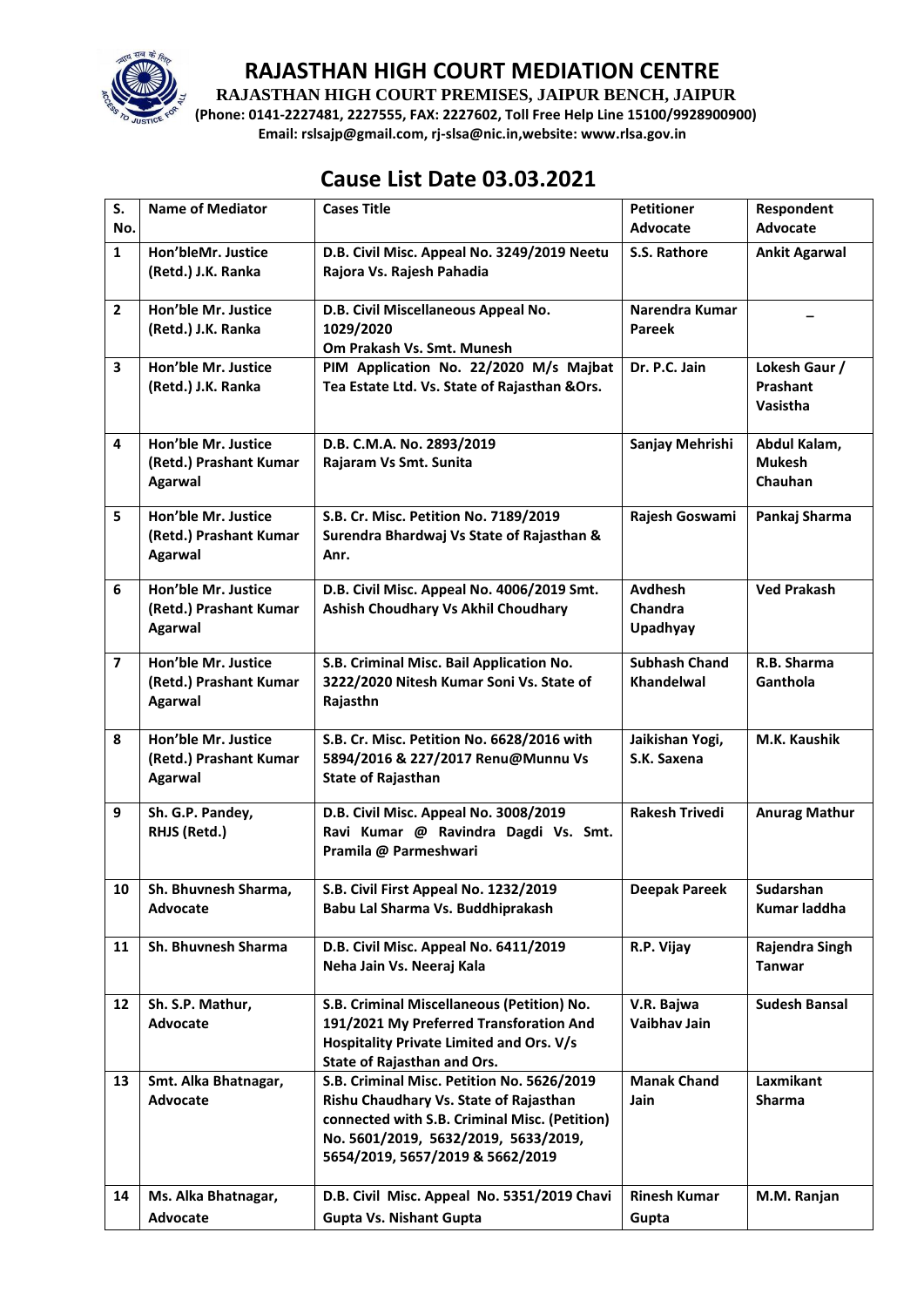

**RAJASTHAN HIGH COURT PREMISES, JAIPUR BENCH, JAIPUR**

**(Phone: 0141-2227481, 2227555, FAX: 2227602, Toll Free Help Line 15100/9928900900) Email: rslsajp@gmail.com, rj-slsa@nic.in,website: www.rlsa.gov.in**

| 15 | Ms. Anupama          | D.B. Civil Misc. Appeal No. 3076/2014               | V.K. Mathur            | <b>Rohit</b>           |
|----|----------------------|-----------------------------------------------------|------------------------|------------------------|
|    | Chaturvedi, Advocate | Kalawati Vs. Rajendra Kumar                         |                        | Khandelwal             |
|    |                      |                                                     |                        |                        |
| 16 | Ms. Anupama          | S.B. Criminal Misc. Petition No. 7016/2019          | <b>Dharmendra</b>      | Ambrish                |
|    | Chaturvedi, Advocate | Arunkant Sharma Vs. Ashok                           | <b>Kumar Srivastav</b> | Vashishtha             |
|    |                      |                                                     |                        |                        |
| 17 | Sh. Raj Kumar Yadav, | D.B. Civil Misc. Appeal No. 3333/2019               | <b>Mukesh</b>          | <b>Mukesh Sharma</b>   |
|    | Advocate             | Ravi Kumar Gupta Vs. Khushbu Agarwal                | Chauhan/Abdul          |                        |
|    |                      |                                                     | <b>Kalam Khan</b>      |                        |
| 18 | Ms. Raj Sharma,      | D.B. Civil Misc. Appeal No. 163/2021                | <b>Kapil Gupta</b>     | <b>Avanish Kumar</b>   |
|    | Advocate             | Smt. Meenakshi Vs. Jagpreet Singh                   |                        | <b>Sharma</b>          |
|    |                      |                                                     |                        |                        |
| 19 | Sh. Shashi Bhushan   | D. B. Civil Misc. Appeal No. 1033/2020              | <b>Anil Agarwal</b>    | <b>Shamsul Aarefih</b> |
|    | Gupta, Advocate      | Rubina Vs. Abdul Mohid                              |                        |                        |
|    |                      |                                                     |                        |                        |
| 20 | Sh. Rajendra Singh   | D.B. Civil Misc. Appeal No. 794/2020                | Ravi Kumar             | <b>Ajay Singh</b>      |
|    | Shekhawat, Advocate  | Kamlesh S/o Manmohan Sharma Vs. Sunita              | <b>Kasliwal</b>        | Yaduvanshi             |
|    |                      | D/o Shiv Prasad Sharma                              |                        |                        |
| 21 | Sh. P.K. Kasliwal    | D.B. Civil Misc. Appeal No. 1044/2020               | <b>Abdul Majeeb</b>    | Ms. Nidhi              |
|    | <b>Advocate</b>      | Ashish Sharma Vs. Smt. Sapna Sharma                 | Khan                   | Khandelwal /           |
|    |                      |                                                     |                        | Satyam                 |
|    |                      |                                                     |                        | Khandelwal             |
| 22 | Sh. Manoj Sharma,    | S.B. Criminal Revision Petition No. 183/2019        | Dr. Mahesh             | <b>Mukesh Sharma</b>   |
|    | <b>Advocate</b>      | Rakesh Kumar Ochidachya Vs. Etishri                 | <b>Sharma</b>          |                        |
|    |                      | <b>Sharma</b>                                       |                        |                        |
| 23 | Sh. Manoj Sharma,    | D.B. Civil Misc. Appeal No. 4583/2019 Lal           | Anita Aggarwal /       | <b>Kapil Gupta</b>     |
|    | Advocate             | Singh Vs. Smt. Sarita Singh                         | LaxmikantTaylor        |                        |
| 24 |                      | PIM Application No. 04/2021                         | <b>Nikhil Purohit</b>  |                        |
|    |                      | M/s Aksh Optifibre Limited Vs.<br>M/s               |                        |                        |
|    |                      | <b>Stacktronic Pedia Private Limited &amp; Anr.</b> |                        |                        |
| 25 |                      | PIM Appliaction No. 15/2021                         | <b>Shubham</b>         |                        |
|    |                      | M/s Dev Mohan & Bros. Vs. M/s Jitendra              | Maheshwari             |                        |
|    |                      | <b>Trading Co.</b>                                  |                        |                        |
| 26 |                      | PIM Application No. 37/2021                         | <b>Alok Garg</b>       |                        |
|    |                      | Canara Bank Vs. M/s Hardcore Fitness Cuts           |                        |                        |
|    |                      | and Curves                                          |                        |                        |

**Learned Advocates are requested to get such matters referred to Mediation Centre, which in their opinion can be mutually settled by the parties on persuasion by trained Mediators, especially the matters arising out of matrimonial/ family disputes – divorce petitions, maintenance, custody of children, suit for injunction and/or declaration, partition, specific performance, recovery of possession, money suits, disputes between the landlord and tenant, Negotiable Instruments Act, Company matters and the matters of like nature. Learned Advocates may also provide the list of such cases to the Registrar (Judicial) Hon'ble Rajasthan High Court, Bench at Jaipur.** 

**By Order** 

**(Vikash Kumar Khandelwal) Special Secretary (Mediation & Arbitration) Rajasthan State Legal Services Authority Jaipur**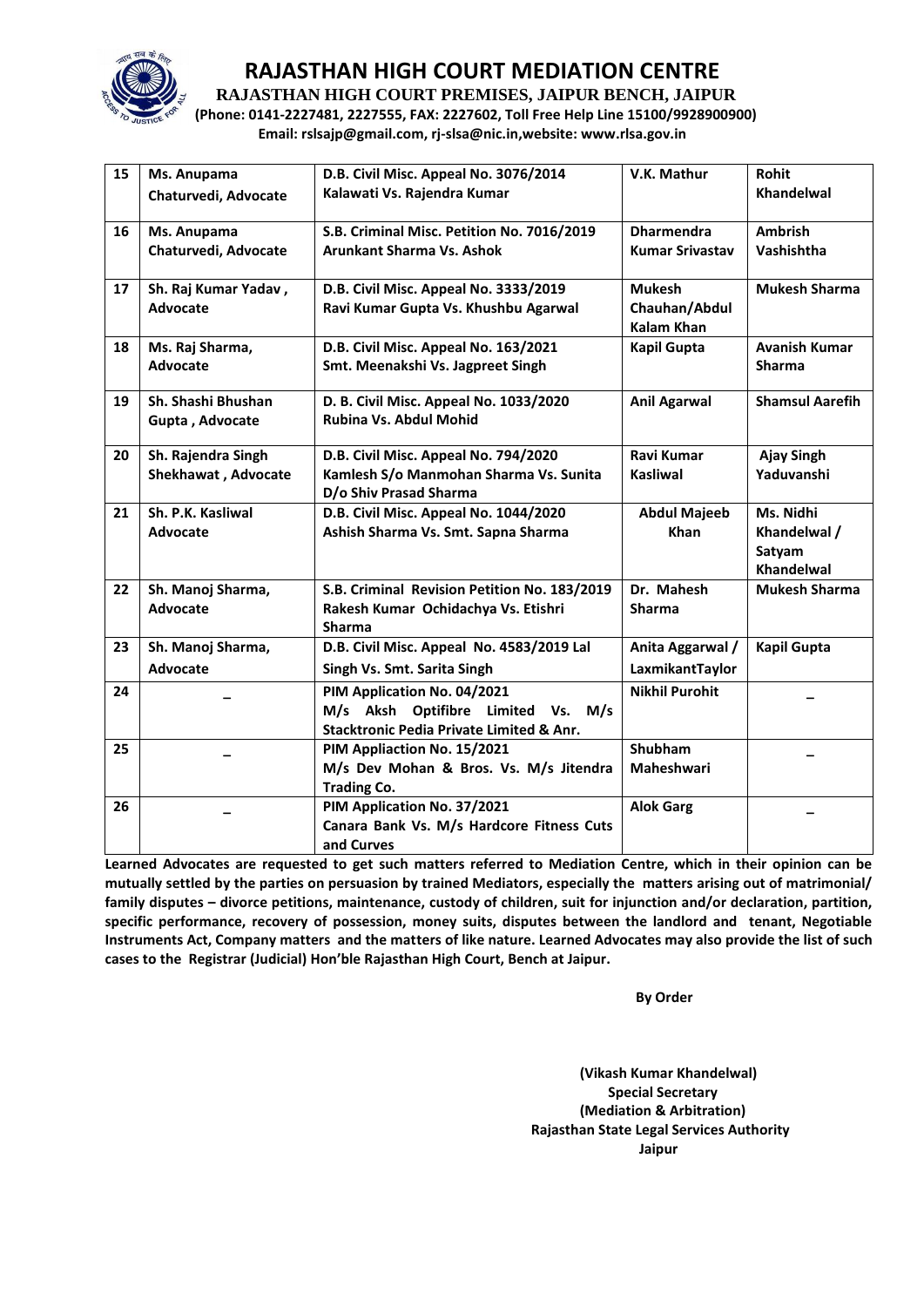

**RAJASTHAN HIGH COURT PREMISES, JAIPUR BENCH, JAIPUR**

**(Phone: 0141-2227481, 2227555, FAX: 2227602, Toll Free Help Line 15100/9928900900) Email: rslsajp@gmail.com, rj-slsa@nic.in,website: www.rlsa.gov.in**

## **Cause List Date 04.03.2021**

| S.                      | <b>Name of Mediator</b>              | <b>Cases Title</b>                                                                          | <b>Petitioner</b>       | Respondent           |
|-------------------------|--------------------------------------|---------------------------------------------------------------------------------------------|-------------------------|----------------------|
| No.                     |                                      |                                                                                             | <b>Advocate</b>         | Advocate             |
| $\mathbf{1}$            | Hon'ble Mr. Justice                  | D.B. Civil Miscellaneous Appeal No.                                                         | Ms. Anita               | <b>Vivek</b>         |
|                         | (Retd.) D.C. Somani                  | 190/2020 Bhanwar Singh Vs. Smt. Praveen<br><b>Shekhawat</b>                                 | Agarwal /<br>Laxmi Kant | Choudhary            |
|                         |                                      |                                                                                             | <b>Tailor</b>           |                      |
| $\overline{2}$          | <b>Hon'ble Mr Justice</b>            | S.B. Civil Writ Petition No. 15287/2016                                                     | <b>Saransh Saini</b>    | S.N. Kumawat         |
|                         | (Retd.) D.C. Somani                  | Smt. Sanotsh Devi and Ors. Vs. Bhanwar Lal                                                  |                         |                      |
|                         |                                      | <b>Kumawat and Ors.</b>                                                                     |                         |                      |
| 3                       | <b>Hon'ble Mr Justice</b>            | S.B. Civil Writ Petition No. 1222/2021                                                      | <b>Shailesh Prakash</b> | <b>Nitin Kumar</b>   |
|                         | (Retd.) D.C. Somani                  | Himanshu Mudgal Vs. Smt. Pushplata                                                          | <b>Sharma</b>           | <b>Sharma</b>        |
|                         |                                      | <b>Mudgal (Sharma)</b>                                                                      |                         |                      |
| 4                       |                                      | S.B. Criminal Misc. Petition No. 7380/2019                                                  | <b>Nitin Bhandari</b>   | <b>Sumitra</b>       |
|                         | Sh. O.P. Sharma - II<br>RHJS (Retd.) | Abhishek Lodha Vs. State of Rajasthan                                                       |                         | Choudhary,           |
|                         |                                      |                                                                                             |                         | <b>Prem Chand</b>    |
|                         |                                      |                                                                                             |                         | <b>Sharma</b>        |
| 5                       | Sh. O.P. Sharma - II                 | D.B. Civil Misc. Appeal No. 2389/2018                                                       | <b>Kapil Gupta</b>      | <b>Vijay Dutt</b>    |
|                         | RHJS (Retd.)                         | Ashish Chorasia Vs. Smt. Deepika Chorasia                                                   |                         | Sharma               |
| 6                       | Sh. D.S. Vasistha,                   | S.B.Civil Revision No. 24/2017 connected                                                    | M.M. Ranjan             | N.K. Maloo           |
|                         | RHJS (Retd.)                         | with S.B. Civil Revision Petition No. 34/2017<br>& S.B. Civil Revision Petition No. 45/2017 |                         |                      |
|                         |                                      | Leela Dhar Agarwal V/s Yatish Agarwal                                                       |                         |                      |
| $\overline{\mathbf{z}}$ | Sh. D.P. Sharma                      | D.B.Miscellaneous Appeal No. 6138/2019                                                      | Manoj Sharma/           | <b>Anil Sharma</b>   |
|                         | RHJS (Retd.)                         | Geeta Devi W/o Gograj D/o Manglaram V/s                                                     | <b>Damodar Prasad</b>   |                      |
|                         |                                      | Gograj S/o Nanagram                                                                         | Pujari                  |                      |
| 8                       | Dr. Y.C. Sharma,                     | D.B.Miscellaneous Appeal No. 2332/2019                                                      | N.S. Dhakad             | Sanjay Kumar         |
|                         | <b>Advocate</b>                      | Khushboo W/o Shri Manoj D/o Shri Babulal<br>V/s Manoj S/o Shri Rameshwar                    |                         | <b>Singhal</b>       |
| 9                       | Ms. Anupama                          | S.B. Criminal Misc. Bail Application No.                                                    | Rajneesh Gupta          | <b>Mahesh Sharma</b> |
|                         | Chaturvedi, Advocate                 | 11252/2020 Suraj Singh Vs. State of                                                         |                         |                      |
|                         |                                      | Rajasthan                                                                                   |                         |                      |
| 10                      | Sh. Manoj Sharma,                    | S.B. Criminal Revision Petition No.                                                         | <b>Pawer Kumar</b>      | <b>Gajveer Singh</b> |
|                         | <b>Advocate</b>                      | 2655/2019 Surya Prakash Vs. Rama Verma                                                      | Verma                   | Rajawat              |
|                         |                                      | connected with S.B. Criminal Misc. Petition<br>No. 7270/2019                                |                         |                      |
| 11                      | Sh. Manoj Sharma,                    | D.B.Miscellaneous Appeal No. 921/2017                                                       | Rajneesh Gupta          | <b>Manish Sharma</b> |
|                         | Advocate                             | Shri Gaurav Gautam V/s Smt. Supriya                                                         |                         |                      |
|                         |                                      | <b>Sharma</b>                                                                               |                         |                      |
| 12                      | Sh. Rajkumar Yadav,                  | D.B. Civil Misc. Appeal No. 5925/2018                                                       | Girish                  | <b>Ritesh Jain</b>   |
|                         | Advocate                             | Rakesh Vs Krishna Devi                                                                      | <b>Khandelwal</b>       |                      |
| 13                      | Sh. Raj Kumar Yadav,                 | S.B. Civil First Appeal No. 401/2016                                                        | Daulat Sharma           | R.K. Daga            |
|                         | <b>Advocate</b>                      | Jagdish Temani Vs. Manish Khandelwal                                                        |                         |                      |
| 14                      | Sh. Rajkumar Yadav,                  | D.B. Civil Misc. Appeal No. 1111/2019 Smt.                                                  | <b>Mukesh Sharma</b>    | Sajid Ali            |
|                         | Advocate                             | SonuGautam Vs. SitaramGautam                                                                |                         |                      |
| 15                      | Sh. Ravi Bhojak,                     | D.B. Civil Misc. Appeal No. 5297/2019                                                       | <b>Chetan Kumar</b>     | Naeem Akil           |
|                         | Advocate                             | Abhimanyu Singh Vs. Smt. Neha Sisodia                                                       | Jain                    |                      |
| 16                      | Sh. Ravi Bhojak,                     | D.B. Civil Misc. Appeal No. 1142/2020                                                       | <b>Pallav Sharma</b>    |                      |
|                         | Advocate                             | Prem Dutt Gautam Vs. Smt. Uma Gautam                                                        |                         |                      |
|                         |                                      |                                                                                             |                         |                      |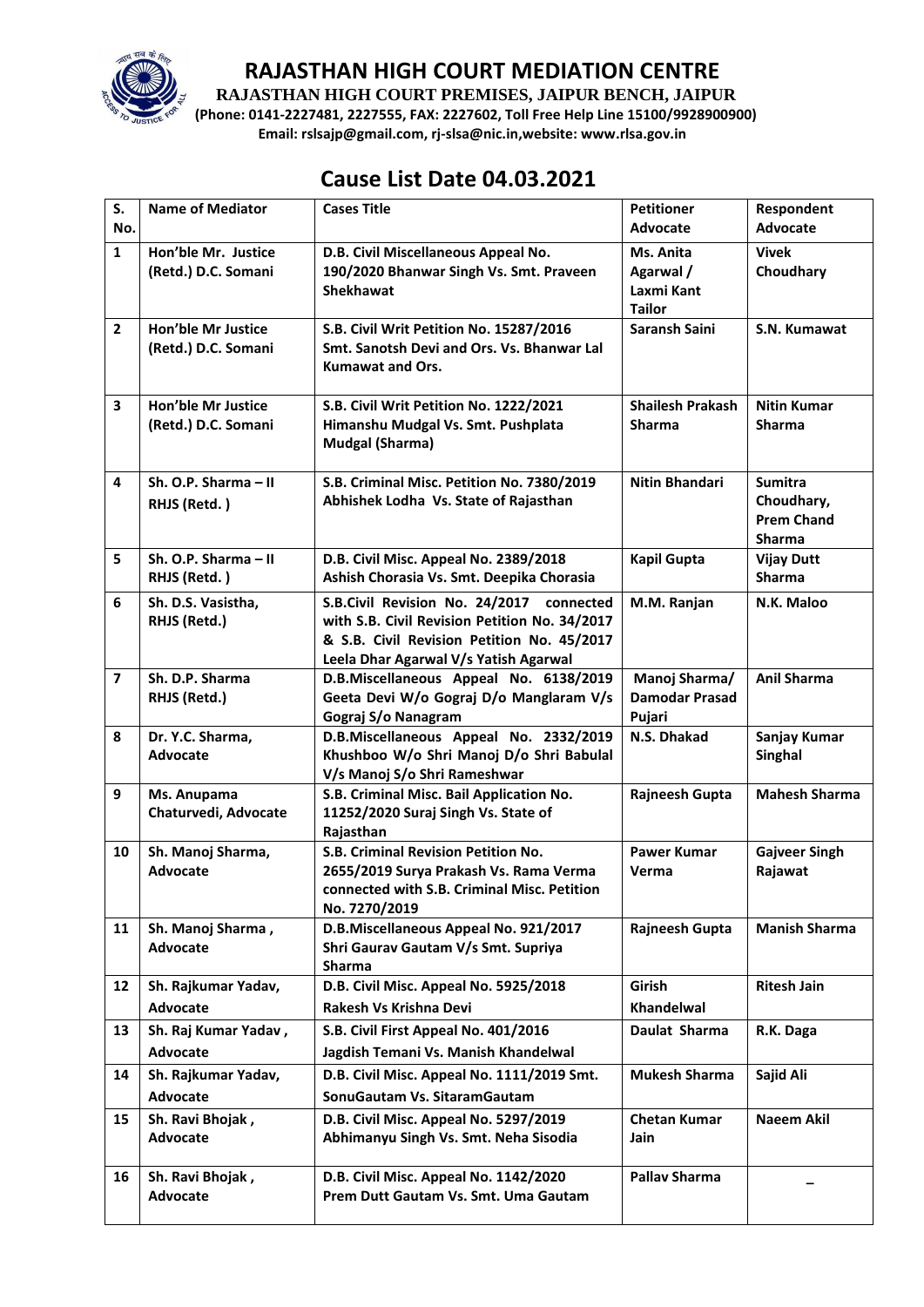

**RAJASTHAN HIGH COURT PREMISES, JAIPUR BENCH, JAIPUR**

**(Phone: 0141-2227481, 2227555, FAX: 2227602, Toll Free Help Line 15100/9928900900) Email: rslsajp@gmail.com, rj-slsa@nic.in,website: www.rlsa.gov.in**

| 17 | <b>Sh. Harish Kumar</b><br>Tripathi, Advocate    | D.B. Civil Misc. Appeal No. 5401/2018<br>Smt. Reenu Sharma Vs. Nitin Mishra                                     | <b>Mohit Gupta</b>                                | Vigyan Shah                       |
|----|--------------------------------------------------|-----------------------------------------------------------------------------------------------------------------|---------------------------------------------------|-----------------------------------|
| 18 | Ms. Raj Sharma,<br>Advocate                      | D.B. Civil Misc. Appeal No. 2535/2018 Rahul<br>Singh Shekhwat Vs. Smt. Rama Chauhan                             | <b>Amit Ratnawat</b>                              | Devendra Kumar<br><b>Bhardwaj</b> |
| 19 | Sh. Pankaj Gupta,<br>Advocate                    | S.B. Criminal Misc. Petition No. 5003/2020<br>Devpriya Gautam Vs. State of Rajasthan                            | Ashindra<br>Gautam                                | Rajendra Prasad<br>Gautam         |
| 20 | Sh. Vikas Jain, Advocate                         | S.B. Criminal Misc. (Petition) No. 6986/2019<br>Laxman Soni Vs. State of Rajasthan                              | Anil Upman<br><b>Tarun Kumar</b><br><b>Mishra</b> | Jainendra Jain                    |
| 21 | Sh. Hari Kishan Sharma,<br>Advocate              | D.B. Civil Misc. Appeal No. 6481/2019<br>Smt. Sheela Vs. Vedprakash Bairwa                                      | <b>Bipin Gupta</b>                                | Ravi Bhojak                       |
| 22 | Sh. Sudesh Bansal,<br>Advocate                   | D.B. Civil Miscellaneous Appeal No.<br>578/2019 Sumira Devi Vs. Gulab Chand                                     | <b>Tarun Jain</b>                                 | <b>Vidhut Kumar</b><br>Gupta      |
| 23 | Sh. Shashi Bhushan<br>Gupta, Advocate            | S.B. Criminal Miscellaneous (Petition) No.<br>5142/2019 Mohammad Khaliq Vs State of<br>Rajasthan                | <b>Amit Dadhich</b>                               | <b>Sher Singh</b><br>Mahla, PP    |
| 24 | Sh. Rajendra Singh<br><b>Shekhawat, Advocate</b> | D.B.Miscellaneous Appeal No. 5096/2019<br>Anil Singh S/o Udaiveer Singh V/s Divya W/o<br>Anil Singh D/o Jagdish | Rajeev Surana                                     | Sushil Pujari                     |

**Learned Advocates are requested to get such matters referred to Mediation Centre, which in their opinion can be mutually settled by the parties on persuasion by trained Mediators, especially the matters arising out of matrimonial/ family disputes – divorce petitions, maintenance, custody of children, suit for injunction and/or declaration, partition, specific performance, recovery of possession, money suits, disputes between the landlord and tenant, Negotiable Instruments Act, Company matters and the matters of like nature. Learned Advocates may also provide the list of such cases to the Registrar (Judicial) Hon'ble Rajasthan High Court, Bench at Jaipur.** 

**By Order** 

**(Vikash Kumar Khandelwal) Special Secretary (Mediation & Arbitration) Rajasthan State Legal Services Authority Jaipur**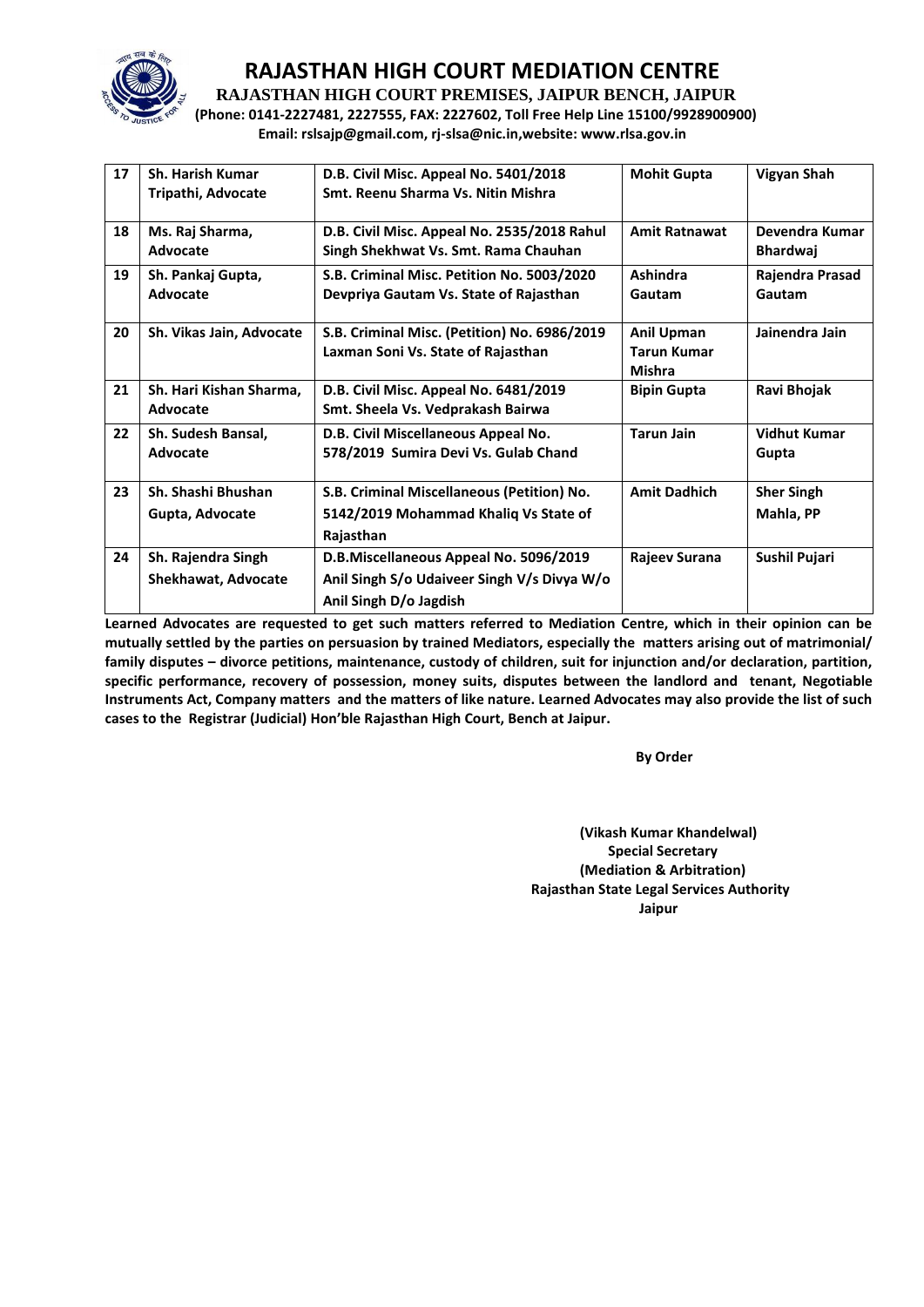

**RAJASTHAN HIGH COURT PREMISES, JAIPUR BENCH, JAIPUR**

**(Phone: 0141-2227481, 2227555, FAX: 2227602, Toll Free Help Line 15100/9928900900) Email: rslsajp@gmail.com, rj-slsa@nic.in,website: www.rlsa.gov.in**

# **Cause List Date 05.03.2021**

| S.                | <b>Name of Mediator</b>                                  | <b>Cases Title</b>                                                                                                                              | <b>Petitioner</b>                    | Respondent                                                 |
|-------------------|----------------------------------------------------------|-------------------------------------------------------------------------------------------------------------------------------------------------|--------------------------------------|------------------------------------------------------------|
| No.               |                                                          |                                                                                                                                                 | <b>Advocate</b>                      | Advocate                                                   |
| $\mathbf{1}$      | Hon'ble Mr. Justice<br>(Retd.) Prashant Kumar<br>Agarwal | PIM Application No. 158/2020<br>Bank of India Vs. M/s Om Saheb Enterprises                                                                      | Ajay Shukla                          | <b>Nirmal Kumar</b>                                        |
| $\overline{2}$    | Sh. J.D. Sharma<br>RHJS (Retd.)                          | D.B. Civil Misc. Appeal No. 4811/2018<br>Smt. Mamta Vs. Bhuvnesh                                                                                | <b>Naseemuddin</b><br>Qazi           | <b>Abdul Rahim</b><br>Khan $/$<br><b>Mukesh</b><br>Chauhan |
| 3                 | Sh. J.D. Sharma<br>RHJS (Retd.)                          | S.B.Civil Transfer Application No. 244/2019<br>Smt. Sangeeta @ Baby W/o Shri Chandan<br>Singh D/o Shri Durga Prasad V/s Chandan<br>Singh        | Ajay Goel                            | <b>Anoop Pareek</b>                                        |
| 4                 | Sh. D.S. Vasistha,<br>RHJS (Retd.)                       | D.B. Civil Misc. Appeal No. 4319/2018<br>Ramdayal Meena Vs. Smt. Babli Meena                                                                    | <b>Ravi Kumar</b><br><b>Kasliwal</b> | Sajid Ali                                                  |
| 5                 | Sh. G.K. Garg,<br>Sr. Advocate                           | <b>Civil</b><br><b>Miscellaneous</b><br>D.B.<br>Appeal<br>No.<br>154/2012 Sunil Kumar Gupta Vs Smt. Vijay<br>Laxmi Gupta Alias Rekha 7877618191 | <b>Sunil Tyagi</b>                   | Dheeraj Tripathi                                           |
| 6                 | Sh. G.K. Garg,<br>Sr. Advocate                           | <b>Criminal</b><br>S.B.<br><b>Revision</b><br><b>Petition</b><br>No.<br>1946/2017 Gaurav Sharma Vs. Smt. Sudha                                  | <b>Dharmendra</b><br><b>Kumar</b>    | <b>Pradeep Sharma</b>                                      |
| $\overline{7}$    | Sh. Hari Kishan Sharma,<br><b>Advocate</b>               | S.B. Criminal Misc. Bail Application No.<br>2636/2021<br>Ashish & Anr. Vs. State of Rajasthan                                                   | Sushma Verma                         | Pankaj Gupta                                               |
| 8                 | Sh. Manoj Sharma,<br><b>Advocate</b>                     | S. B. Civil Misc. Appeal No. 3714/2014<br>Smt. Phoolwati Devi & Ors. Vs. Mohammad<br><b>Shamshad &amp; Ors.</b>                                 | <b>Vikram Singh</b>                  | <b>Rizwan Ahmed</b>                                        |
| 9                 | Sh. Bhuvnesh Sharma,<br><b>Advocate</b>                  | S.B. Cr. Misc. Bail Cancellation Application<br>No. 51/2019 Gopal Johari Vs. State of<br>Rajasthan                                              | Suresh Sahni                         | V.R. Bajwa                                                 |
| 10                | Sh. Bhuvnesh Sharma,<br><b>Advocate</b>                  | D.B. Civil Miscellaneous Appeal No.<br>3559/2019 Rakesh Kumar Vs. Smt. Kalpana                                                                  | <b>Amit Punia</b>                    | <b>Nand Ram</b><br>Choudhary                               |
| 11                | Smt. Sumati Bishnoi,<br><b>Advocate</b>                  | D.B. Civil Misc. Appeal No. 5981/2019 Manju<br><b>Vs. Vinod Kumar</b>                                                                           | <b>Vijay Poonia</b>                  | <b>Jitendra</b><br><b>Shekhawat</b>                        |
| $12 \overline{ }$ | Sh. Suneet Awashti,<br><b>Advocate</b>                   | D.B. Civil Misc. Appeal No. 5089/2019 Hari<br>Narayan Lohia Vs Smt. Shakuntala Devi                                                             | S.R. Surana With<br>Sanjay Yadav     | <b>Vinod Patahak</b>                                       |
| 13                | <b>Sh. Satish Kumar</b><br>Awasthi, Advocate             | D.B. Civil Misc. Appeal No. 6203/2019<br>Smt. Preeti Kumawat Vs. Manish Kumawat                                                                 | <b>Mohammed</b><br>Anees             | <b>Nishant Sharma</b>                                      |
| 14                | Smt. Nirmala Sharma,<br><b>Advocate</b>                  | S.B. Civil Writ Petition No. 10133/2020 Jai<br>Prakash & Rekha Vs. Govind Lal & Prabhati<br>Devi                                                | <b>Dhoop Singh</b><br>Poonia         | KuldeepAswal                                               |
| 15                | Smt. Nirmala Sharma,<br><b>Advocate</b>                  | S.B. Civil First Appeal No. 576/2020 Ravi<br>Kumar & Anr. Vs. Kudeep Singh Yadav                                                                | <b>Vipul Jain</b>                    | <b>Gajender Singh</b><br>Rathore                           |
| 16                | Sh. Biri Singh Sinsinwar,<br><b>Sr. Advocate</b>         | S.B. Cri. Misc. Petition No. 939/2016<br>Suresh Khinchi and Ors. Vs State of<br>Rajasthan and Anr.                                              | <b>Mahendra</b><br>Sandilya          | <b>Ankush Sharma</b>                                       |